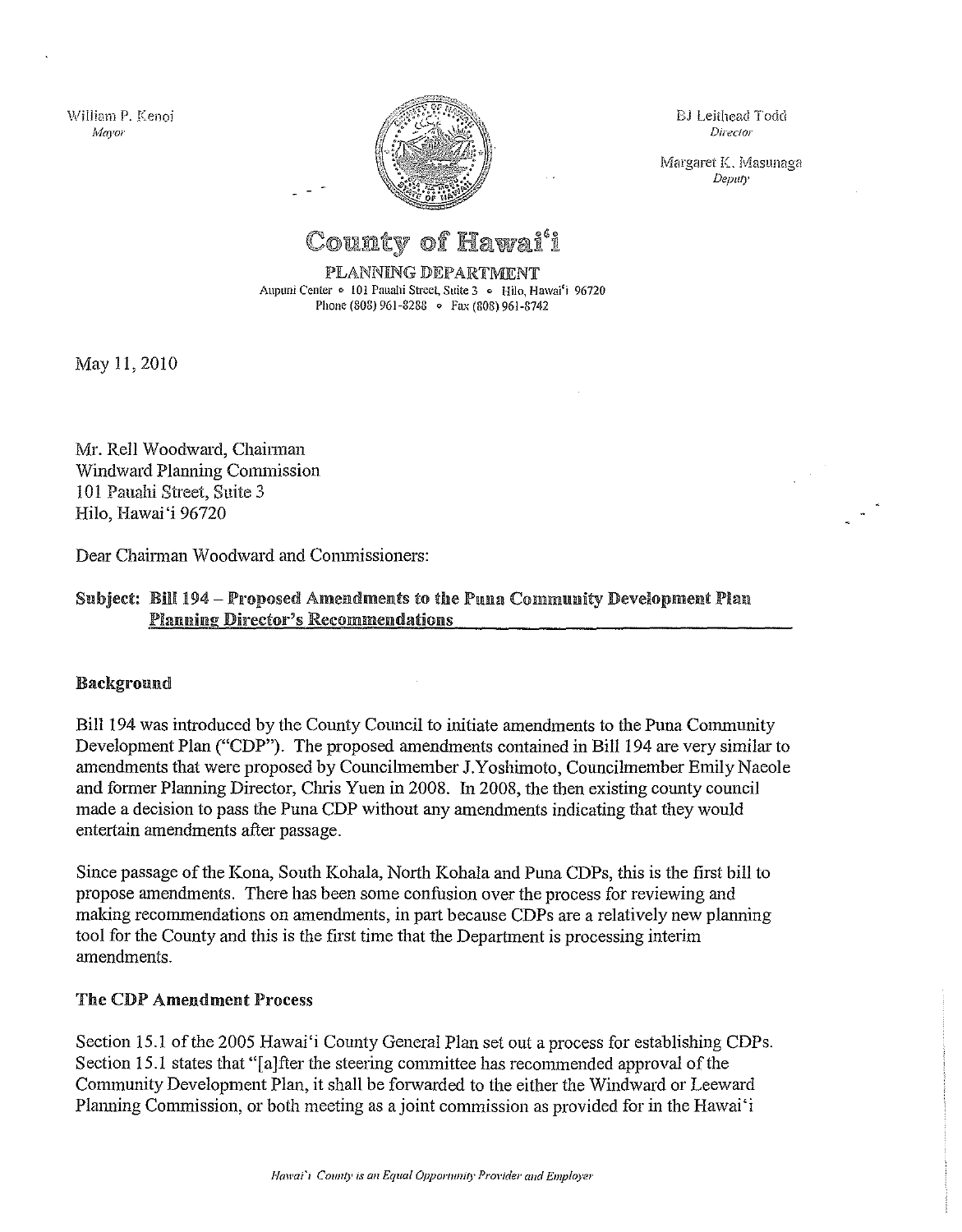Mr. Rell Woodward, Chairman and Commissioners Windward Planning Commission Page 2 May 11, 2010

County Charter, for review and recommendation to the County Council. The County Council may modify or amend the Commnnity Development Plan before enacting it by ordinance, but it shall give the steering committee and the designated Planning Commission, or joint commission, as the case may be, an opportunity to review and comment on substantive amendments and modifications before final adoption of the plan." No specific time frame for initiation or completion of either CDPs or interim amendments is provided in Section 15.1.

The County Council provided for a comprehensive review of any adopted CDPs in Section 16-2 of the Hawai'i County Code. This section provides that comprehensive reviews "shall commence within ten years from the date of adoption." No specific provision regarding process is made for interim amendments to CDPs in Chapter 16 of the Hawai'i County Code or in the General Plan.

However, Chapter 2, Section 2-28.1 of the Hawai'i County Code, provides that "within 60 days after receipt of the planning director's recommendation on a draft community development plan or any amendment thereof<sup>\*</sup>, either the windward or leeward planning commission, or both meeting as a joint commission as provided for in the Charter, shall transmit the draft community development plan or any amendment with its recommendation throngh the mayor to the County council." While this section provides a timeline for Planning Commission action, no timeline is given for how long the Action Committee may take for its review and recommendation.

In the absence of specific provisions regarding Action Committee review and consistent with the timelines envisioned for Planning Commission review and recommendation of amendments, the Planning Director made a request to the County Council to ask for additional time beyond 60 days to review and make recommendations to the Planning Director. The Council denied this request, so the Action Committee had 60 days from receipt of the proposed amendments to make its recommendations.

#### Substantive Amendments

There is no specific provision that addresses substantive amendments to interim CDP amendments that are initiated by the County Council. Interim amendments to the General Plan that are initiated by the County Council are governed by Section 16.2 of the General Plan. This section provides that the Planning Director shall have 60 days or a longer period, as may be agreed to by the County Council to submit recommendations to the Planning Commission on the interim amendments for its review and recommendation. The Planning Director's recommendation may include suggested changes consistent with the general intent of the proposed amendment\*. There is no authority for either the Director or the Action Committee to recommend changes that are inconsistent with the general intent of the proposed amendments. In the absence of language specifically addressing CDP interim amendments, the language governing General Plan amendments controls the process as the CDP is subordinate to and a part of the General Plan.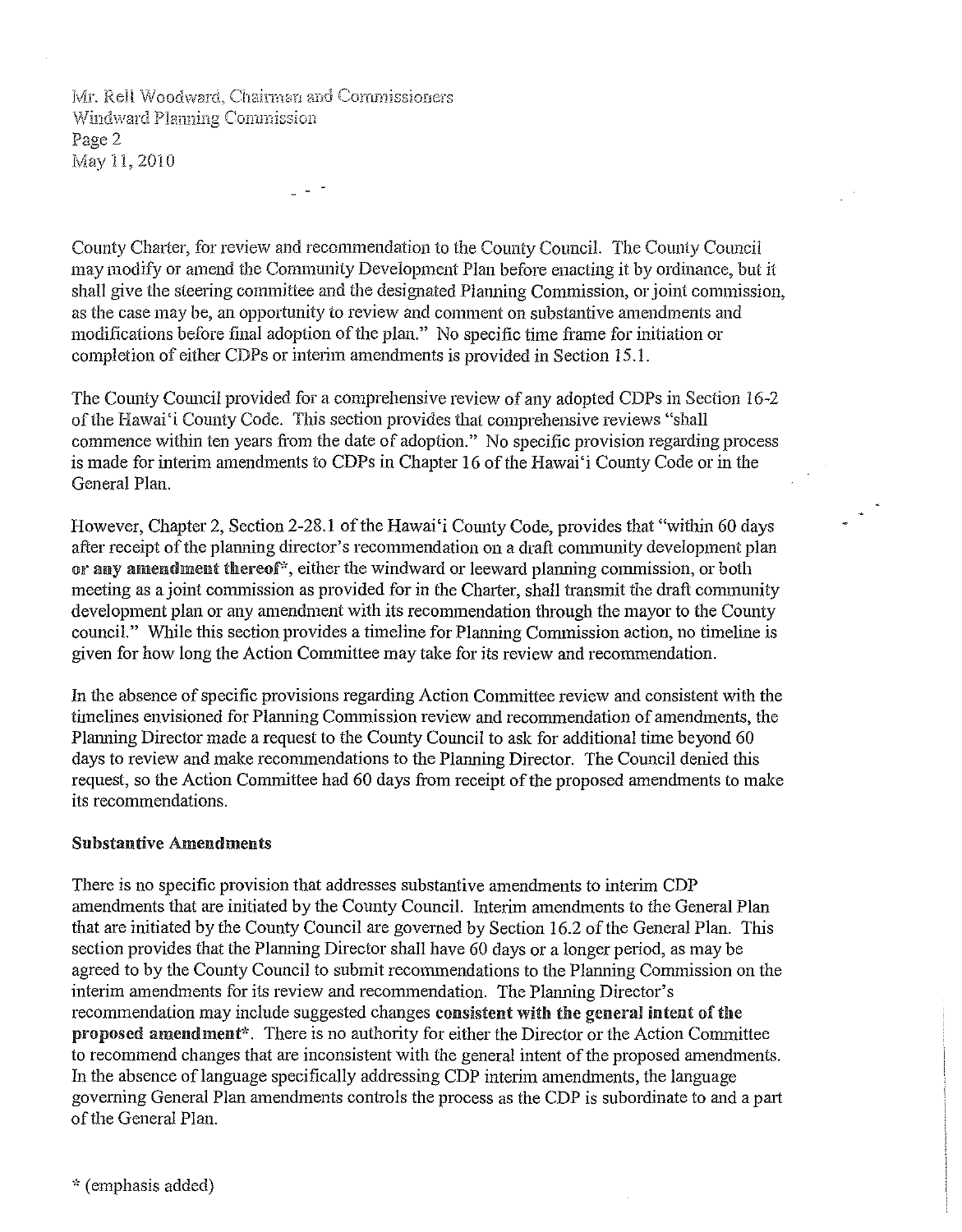Mr. Rell Woodward, Chairman and Commissioners Windward Planning Commission Page 3 May 11, 2010

Guidance as to what is considered a suggested change that is consistent with the proposed amendment can be found in the provisions goveming interim amendments to the General Plan. Pursuant to Section 16.2 a change to a proposed amendment which substantially changes the general intent or subject matter of the proposed amendment, such as newly adding or deleting a goal, policy or course of action, or standard, or a map amendment which changes a land use designation of a parcel, shall be considered an entirely new proposed amendment and submitted to the Planning Director and the appropriate planning commission for their review and recommendation. This would require a separate proposed bill/ordinance for approval by the respective bodies.

#### PLANNING DIRECTOR'S RECOMMENDATIONS ON BILL 194

By letter dated April 16, 2010, the Planning Director received the recommendations of the Puna CDP Action Committee. The Director agrees in part and disagrees in part with the recommendations and has some minor additional recommendations for changes. In order to correspond and correlate these recommendations with those of the Action Committee, I will address them in the same order as the April  $16<sup>th</sup>$  letter.

No.1. Replacing words snch as "initiate" with "propose" or "amend" with "propose amendments".

#### The Planning Director supports the proposed amendments as initiated by the County Council.

Rationale: Bill 194 proposal to amend action words such as "Initiate" with 'Propose" and "Amend" with "Propose amendments". Similarly words such as "Establish" are proposed to be amended with "Propose the establishment". The Action Committee seems to believe that these words "support the Planning Director's responsibility to implement." However, the Committee fails to recognize that all the Director can do is propose amendments to the zoning code and it is the County Council that has the actual authority to enact amendments or rezone property. Even though enacted by ordinance, a current County Council cannot through an ordinance require future County Councils or state agencies to vote or enact regulations a particular way.

#### No.2. Deleting establishment of a County historic preservation committee in Section 2.1.3 Actions (page 2-5) and accordingly renumber the remaining sections.

The Planning Director supports the deletion of the relevant sections as initiated by the County Council. (Amendment originally proposed by Councilwoman Emily Naeole in 2008)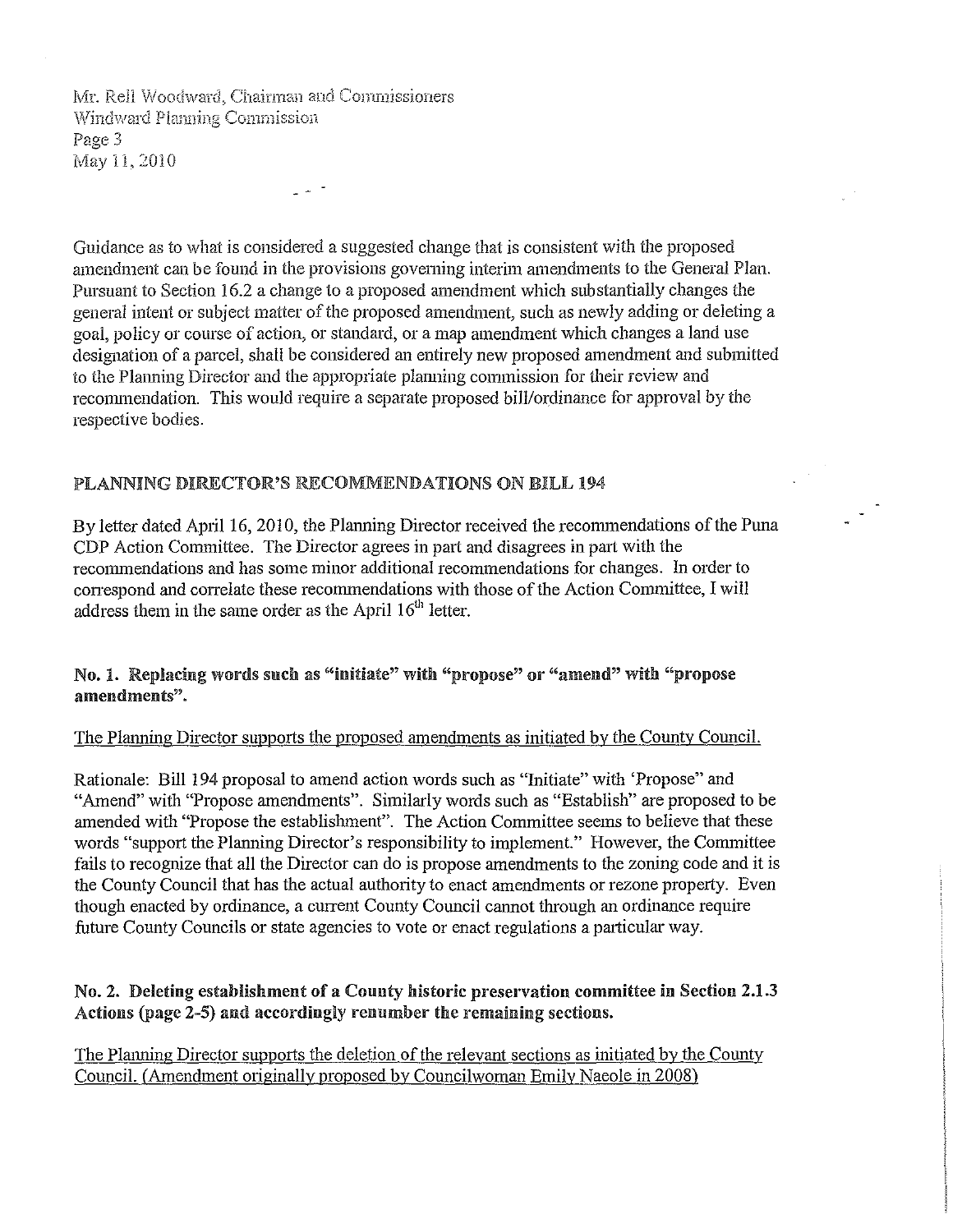Mr. Rell Woodward, Chairman and Commissioners Windward Planning Commission Page 4 May ll, 2010

Rationale: Ordinance 08-42 was adopted on April I I, 2008 and establishes a Hawai'i County Cultural Resources Commission that provides for the goals and objectives of this action item.

#### No. 3. Amendment to the section regarding Wastewater Disposal/Treatment Systems in Section 2.3.3.d.

#### The Planning Director supports the proposed amendment as initiated by the County Council. (Originally proposed by Planning Director Chris Yuen in 2008)

Rationale: The current action item calls for a centralized sewage treatment plant and/or selfcontained pumped septic systems for any development within a two (2) mile-wide corridor between the Wao Kele O Puna forest preserve and the ocean. This would impact the existing Department of Hawaiian Home Lands (DHHL) Maku'u Farm Lots of approximately 868 acres, containing 127 five-acre agricultural lots immediately makai of Highway 130, the proposed 640acre DHHL Maku'u residential subdivision planned for a total of about 758 lots mostly 20,000 square feet or less in size immediately mauka of Highway 130, the DHHL Maku'u Makai parcels consisting of approximately 500 acres primarily mauka of Beach Road and SE of Hawaiian Paradise Park, and the DHHL 100-acre Keonepoko Nui parcel makai of Highway 130. This restriction would also impact the State's Keonepoko Farm Lots north of Kahakai Boulevard. This proposal in the CDP would significantly increase the cost of building a home in these areas because the owner could not use a cesspool or a typical septic system, which has a holding tanle and a leach field. The owner would need some type of self-contained mini treatment plant. It is very unlikely that a centralized wastewater treatment system wiII be developed in this area, and this type of system is also very costly.

The necessity of such requirements to protect drinking water is questionable. Current Department of Health (DOH) rules do not allow new cesspools and septic systems within a 1000' radius of wells used for public drinking water. Department of Water Supply (DWS) has several weIls, however, dating from before these DOH rules, which are surrounded by homes on cesspools, such as a well near Gilbert Carvalho Park in Hilo. The water in these wells is regularly tested and has not shown any microbial contamination.

It is possible to create a similar aquifer protection area that would protect the source ofwater for the current DWS wells between the 'Ainaloa subdivision and Pahoa, and more wells that might be driIled in this general area, without causing problems for homebuilders on DHHL land. The DWS wells are located just mauka of Highway 130. Immediately mauka of these wells is a 5,127-acre State parcel that is part of the Puna Forest Reserve, and Wao Kele O Puna, owned by Office of Hawaiian Affairs. Under current plans, both would remain as natural areas.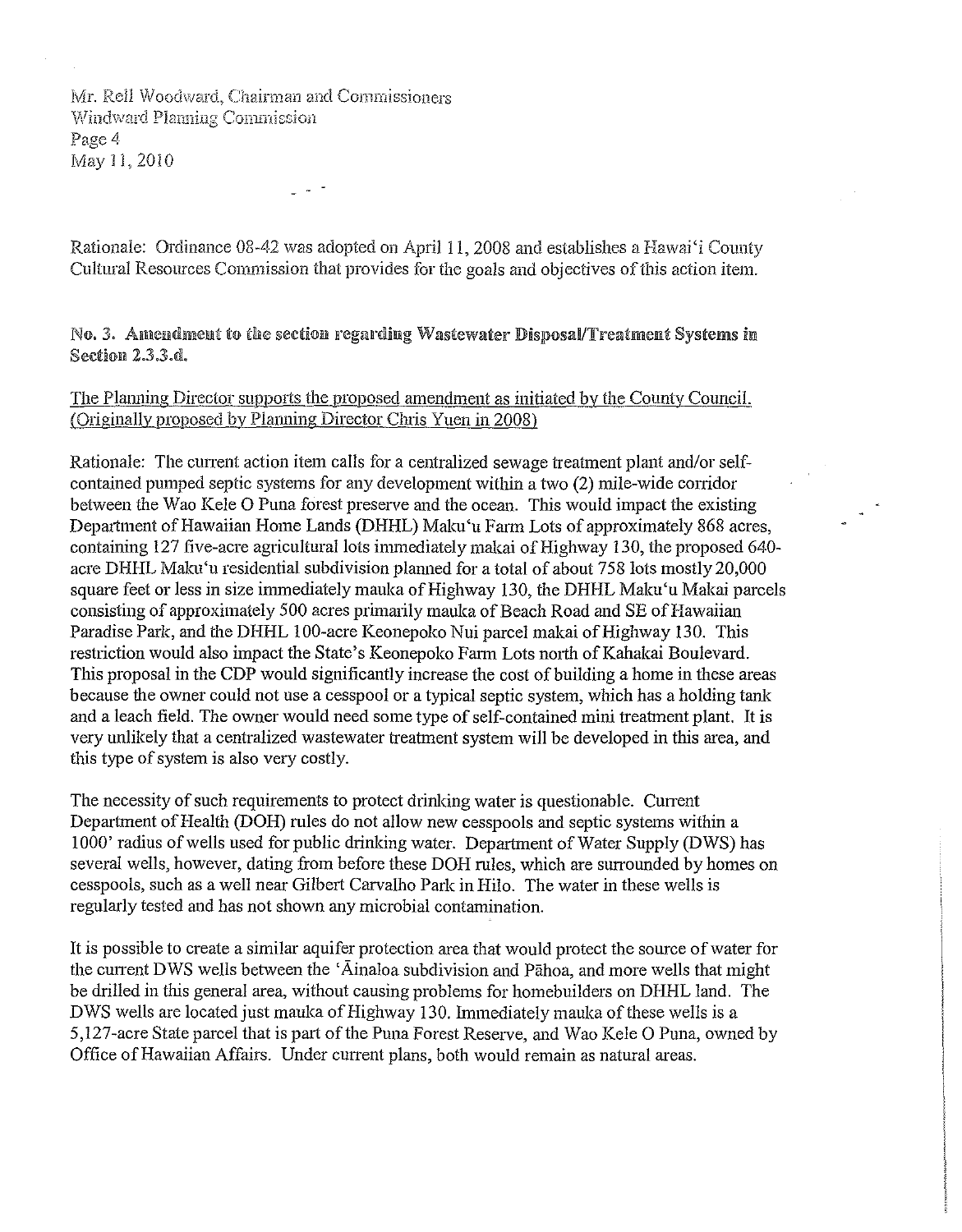Mr. Rell Woodward, Chairman and Commissioners Windward Planning Commission Page 5 May 11,2010

No. 4. Amendment regarding Village/Town Center Formation, Zoning & Design Criteria

The Planning Director supports the proposed amendments which delete references to floating zones and transferred development rights as initiated by the County Council. (Originally proposed by Planning Director Chris Yuen in 2008)

Rationale: See No. 9 below.

# No. 5. Regarding Downsizing of Agricultural Lands section 3.2.2.k and 3.2.3 b.

## The Planning Director supports the proposed amendments as initiated by the County Council.

Rationale for 3.2.2 k (Originally proposed by Councilwoman Emily Naeole in 2008): This proposed amendment would allow for community land trust(s) to be fonned that would manage public lands for farming activities, such as community gardens. It also provides a financial incentive for farmers who put fallow agricultural lands back into production. The CDP also has many other actions that protect agricultural lands without requiring purchase or lease of lands by the County.

Rationale for Section 3.2.2.b (Originally proposed by Planning Director Chris Yuen in 2008): The proposal in the Puna CDP would be too restrictive on property owners. For example, the owner of a 49-acre property would be limited to creating one additional lot and the owner of a parcel of less than five acres could not subdivide at all. This would make it impossible in many cases for subdivisions to allow conveyances to family members, which may be the hope and expectation of many property owners.

The Planning Director finds that the Action Committee's recommendation to replace original text in Section  $3.2.3.b$  with new language is substantively different from the amendment as proposed by the County Council and therefore cannot be amended through the existing bill. The Director also does not support the proposed amendment and does not plan to initiate one.

#### No. 6. Relocation of Kea'au and Pāhoa Transfer Stations: Section 3.4.3.g Delete Action Item  $\mathscr{L}$  and accordingly renumber the remaining action items

The Planning Director supports the deletion of section "g" as initiated by the County Council. (Originally proposed in 2008 by Councilwoman Emily Naeole).

Rationale: The Steering Committee voted to include an action item to relocate the Kea'au and Pahoa transfer stations to sites that would better serve the major population areas. Some suggestions were offered during the Steering Committee deliberations for alternate relocation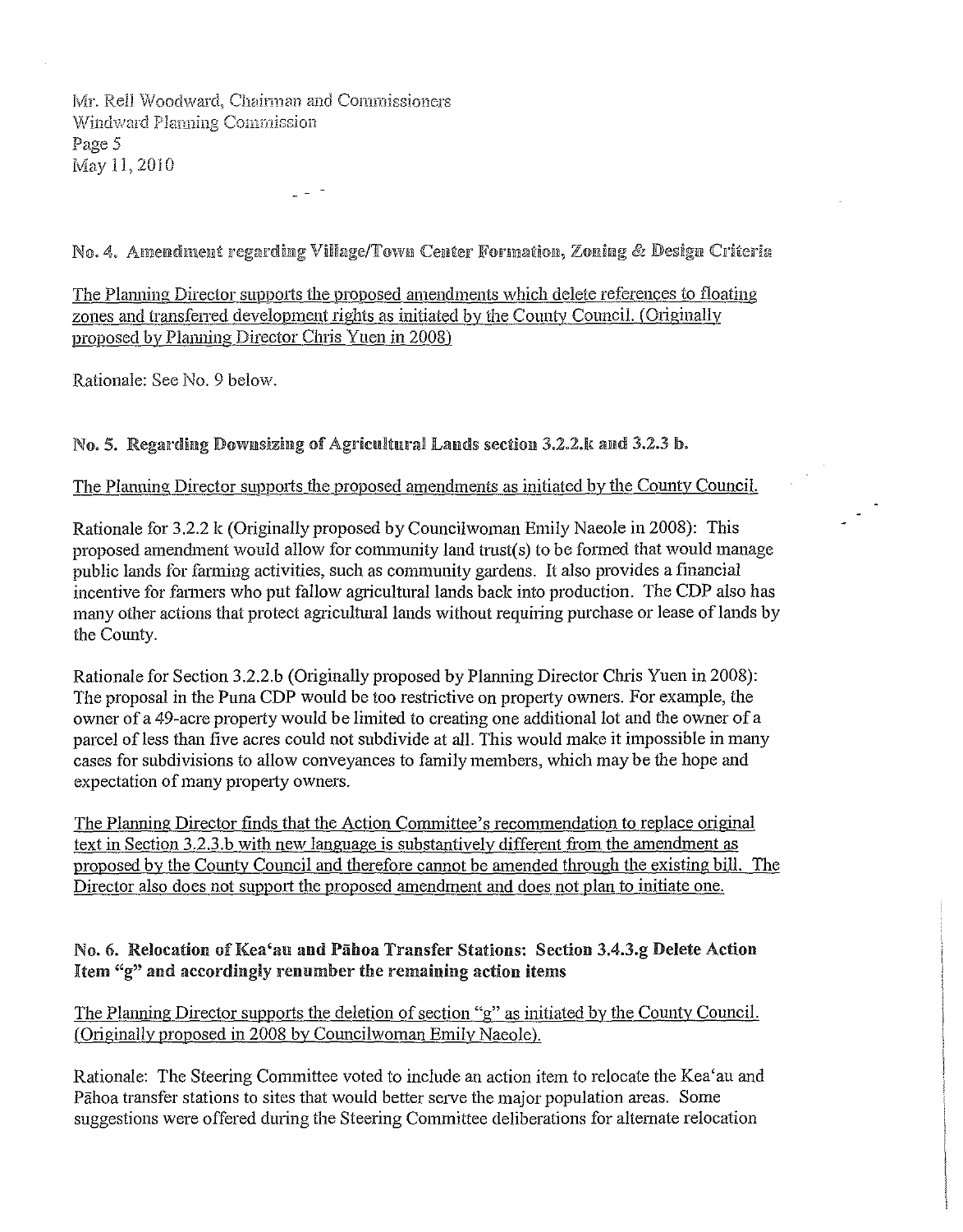Mr. Rell Woodward, Chairman and Commissioners Windward Planning Commission Page 6 May 11,2010

sites, However, these altematives were not included in the Draft CDP since it was recognized that relocation would require an environmental study in which aItemative sites would be considered,

The Pahoa transfer station is not as conveniently located to the major population centers in the Pahoa area as it might be, and its current location does expose some residential areas of Pahoa Town to traffic and other hazards that are not particularly desirable or compatible with a residential neighborhood,

However, in view of the cost of the current upgrade to the Pahoa transfer station by the Department of Environmental Management, relocation within the next ten years does not appear to be warranted.

The Kea'au transfer station's present location is adequate for the major population areas it is intended to serve. It is conveniently accessible to residents from 'Ainaloa to Hawaiian Paradise Park commuting to Kea'au and Hilo. It is also relatively close to Kea'au Village, yet sufficiently detached from existing residential and connnercial uses. However, access and egress to and from the Kea' au transfer station is likely to become problematic when the State makes the planned shoulder lane improvements to Hwy 130 and eventually the Hwy 130 widening project is constructed. These access and egress issues for the Kea'au transfer station, as well as for neighboring properties such as the Humane Society, may be adequately addressed with appropriate intersection improvements at Opukahaia St.

#### No.7. Parks and Recreation

The Planning Director supports the proposed amendment as initiated by the County Council instead of the language proposed by the Action Committee.

The Director has concerns over this section as it pre-supposes the feasibility of the conversion of the old Pahoa Fire Station.

No.8. Section 4.4.3.a. Action Committee recommendation to include the word "roundabout" in a list of traffic calming features but delete the addition of "highway" widening".

The Planning Director supports the Action Committee's recommendation and does not believe that it is a substantive amendment, so it can be included. However, the Director also agrees with the Council proposal to add "highway widening" to this section. Therefore, the Director believes the section should read: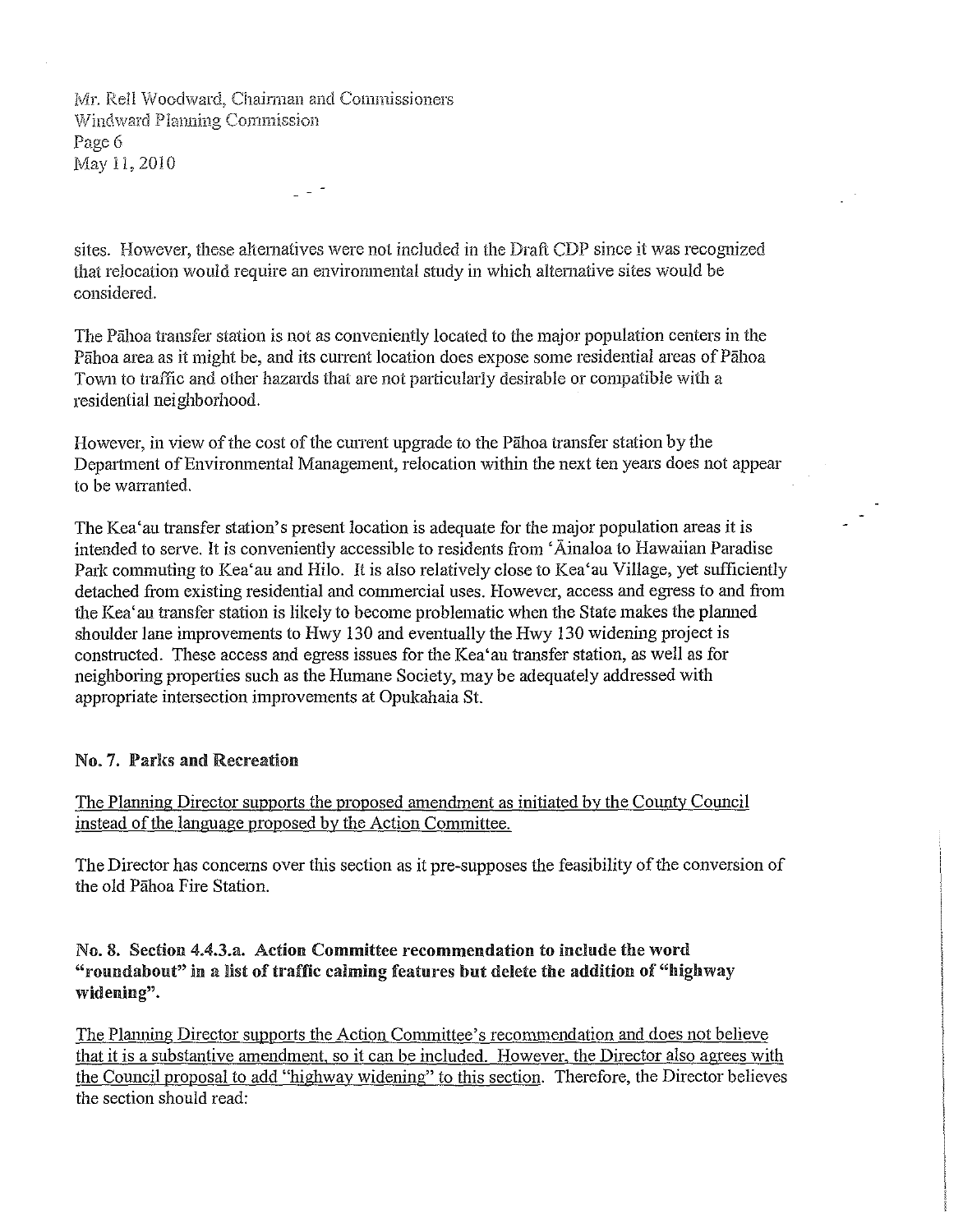Mr. Rell Woodward, Chairman and Commissioners Windward Planning Commission Page 7 May 11,2010

"Conduct a study to determine the most efficacious way to create greater highway safety for all travel modes, including a cost benefit analysis for each studied method, and consideration of a wide range of traffic calming features (including roundabouts), highway widening, the use of frontage roads, and various types of intersection controls; and"

#### No. 9. Proposed amendment to Section 5.2.1 Zoning Designations, Section 5.2.2 and Section 5.2.3

#### The Planning Director supports the proposed amendments as initiated by the County Council. (Originally proposed by Planning Director Chris Yuen in 2008)

Rationale: The process for making the necessary land use changes for the village and regional centers caused some concern. Most of these areas are currently in the state land use agricultural district and are in county agricultural zoning. To become a village or regional center, these sites would need an amendment to the General Plan LUPAG map (except when they are currently consistent with the LUPAG), a state land use boundary amendment to urban, which can be done by the county council for areas of 15 acres or less, and county rezoning. The CDP does not rezone land in itself; it is a guide to future zoning. The Puna CDP proposes a "floating zone" concept, which creates additional questions because this concept currently does not exist in the zoning code, and an optional "purchase of development rights" procedure, which also does not exist in the zoning code. In order to simplify the process, the Planning Director proposes eliminating the references to "floating zone" and purchase or transfer of development rights.

## Table 5.1 Village/Town Center Formation, Zoning & Design Criteria-deletion ofsome sections, addition of new language.

## The Planning Director supports the proposed changes to Table 5.1 as initiated by the County Council. (Originally proposed by Planning Director Chris Yuen in 2008)

Rationale: Concerns were also expressed over Table 5-1, which gives "General Use and Design Criteria" for the various types of commercial centers. Specifically, there was an objection to the reference to a maximum of250,000 square feet of commercial area for a regional town center, the limits on size of tenant spaces, including  $50,000$  square feet as the maximum in a regional town center, and the reference to "vernacular architecture." After further review, the Planning Director recommends eliminating these provisions. The ultimate extent of commercial development within a regional town center should be limited by market forces. Limits on the size of individual tenants, if desired, can be left to the master plan for a regional center for areas not currently zoned. There should not be a blanket restriction on large stores in regional centers. The consumer can make this decision, or, if desired by the Council, it can be imposed at the time of rezoning. "Vernacular architecture" is too vague a concept to provide guidance for a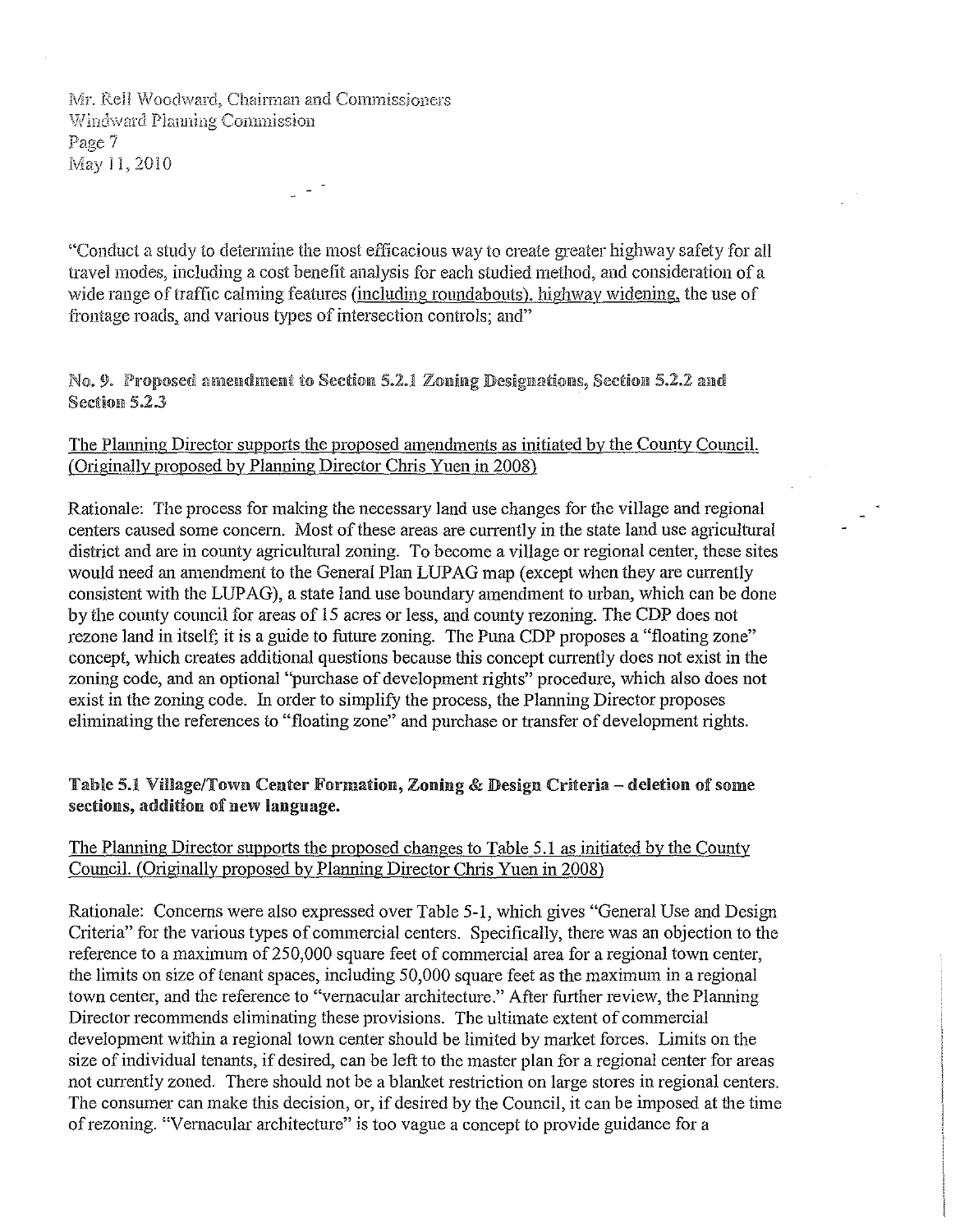*Mr. Rell Woodward, Chairman and Commissioners* Windward Planning Commission Page 8 May 11, 2010

developer or a basis for regulations, and again, for a town or village center, the master plan should specify design guidelines.

Action Committee recommendation to retain the word "Preliminary" in the village center boundaries.

The Planning Director does not support the amendment initiated by the County Council to delete the word "Preliminary". The Director supports retention of this word as recommended by the Puna CDP Action Committee

No. 10. Addition of new Section 5.2.4 regarding industrial zoning as initiated by the County Council. (Originally proposed by Planning Director Chris Yuen in 2008)

The Planning Director supports the proposed amendment as initiated by the County Council.

No. 11. All other amendments.

The Planning Director supports all other amendments proposed in Bill 194 as initiated by the County Council.

# OTHER ITEMS IN RECOMMENDATION LETTER FROM THE PUNA CDP ACTION **COMMITTEE**

Additional non-substantive & formatting amendments in Exhibit A.

The Planning Director supports the approval of these amendments as recommended by the Puna CDP Action Committee.

Tbe amendment proposed by Friends of Puna's Future regarding a new action item for creatiou of Village/Towu Center Steering Committees

As this is a substantive amendment that is not within the general substance of the proposed amendments contained within Bill 194, this will require initiation by either the Planning Director or the County Council of a new bill for an amendment.

The Planning Director does not support this proposal and does not plan to initiate an interim amendment.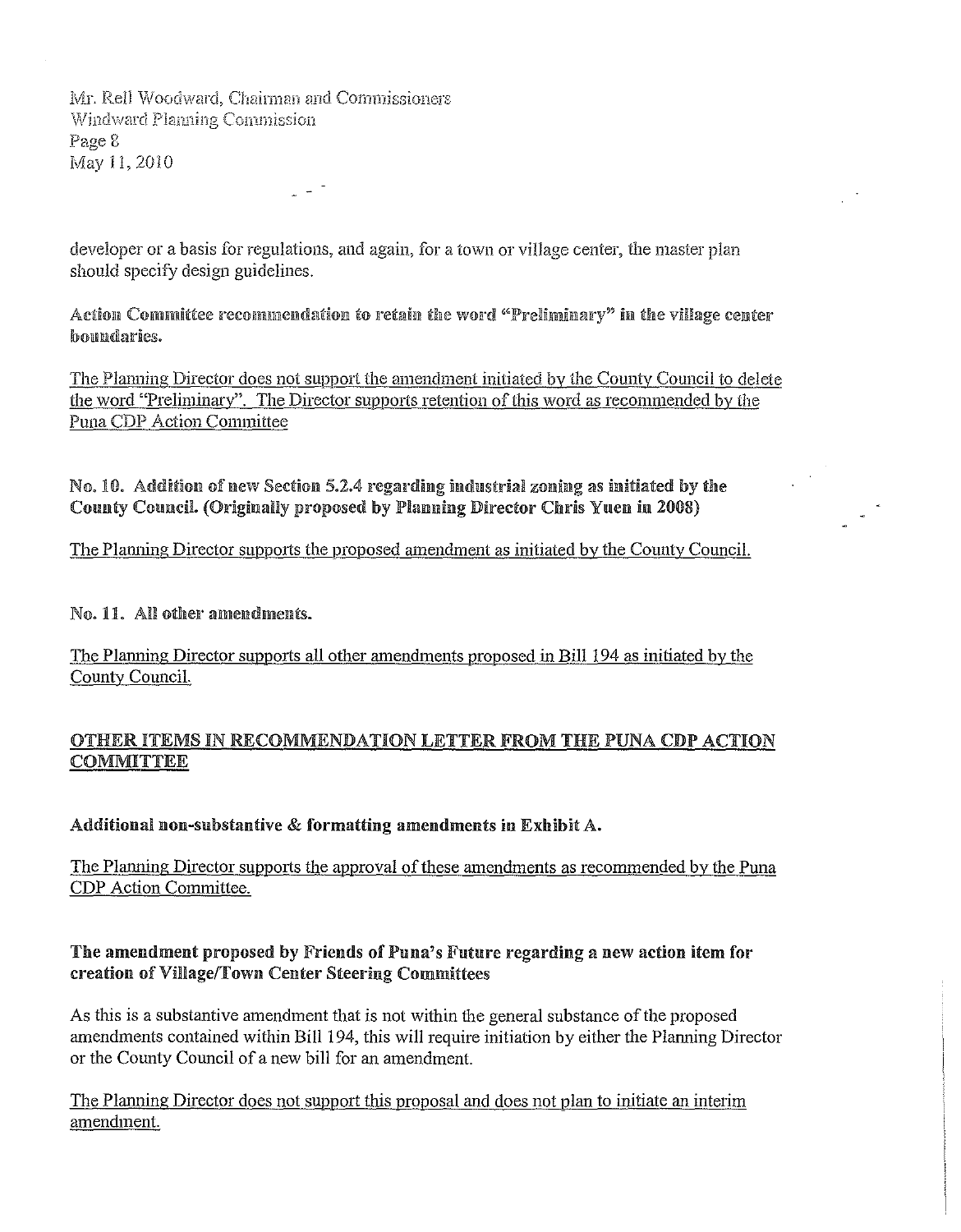Mr. Rell Woodward, Chairman and Commissioners Windward Planning Commission Page 9 May II, 2010

Rationale: Any such committee created through adoption of the Puna CDP by ordinance come under the definition of a "board" under Chapter 92 of the Hawaii Revised Statutes. Therefore, such committees would be required to post notice pursuant to Section 92-7 and comply with the six day notice requirement. The committee and Department would be required to keep written minutes of all meetings and such minutes would become public records and must be available within thirty days after each meeting. All the requirements of Chapter 92 would apply to such a committee.

The Planning Department does not have the financial resources or the requisite manpower to support additional committees in addition to its existing boards and commissions for which the department is responsible. The department currently provides manpower and financial support for the Leeward Planning Commission, the Windward Planning Commission, the Kailua Village Design Commission, the Arborist Committee, the Board of Appeals, the Kona Action Committee, the North Kohala Action Committee, the South Kohala Action Committee, the Puna Action Committee, the Ka'ū Steering Committee, the soon to be established Hamakua Steering Committee, and the Downtown Hilo Visionkeepers. When the Cultural Resources Commission is established, the department will also have to provide support to that commission.

Additionally, the department is required to participate in state Land Use Commission hearings that involve proposed land use reclassifications of any land within the County, in addition to County Council committee and council meetings. The department also participates or is a member of various county and state committees, such as the Department of Transportation (DOT) Complete Streets Task Force, DOT-Highway 130 Improvement Project Advisory Group, DOT-Statewide Bicycle Master Plan, DOT-Statewide Pedestrian Master Plan, DOT-Statewide Transportation Advisory Committee, DOT-Sub Statewide Transportation Advisory Committee, Ocean Resources Management Plan (ORMP) Working Group, ORMP Policy Group, Marine and Coastal Zone Advocacy Council and frequently is called upon to appear at the meetings of various community groups.

Current budget cuts will eliminate funding for community planning assistants and recorders for the action committees which will add to the workload of our existing planners. No other department in the County has to provide support and manpower to this many boards, commissions and committees while servicing multiple members of the public on a daily basis. Until such time that additional resources can be allocated it is not feasible to create additional committees that the Department must support.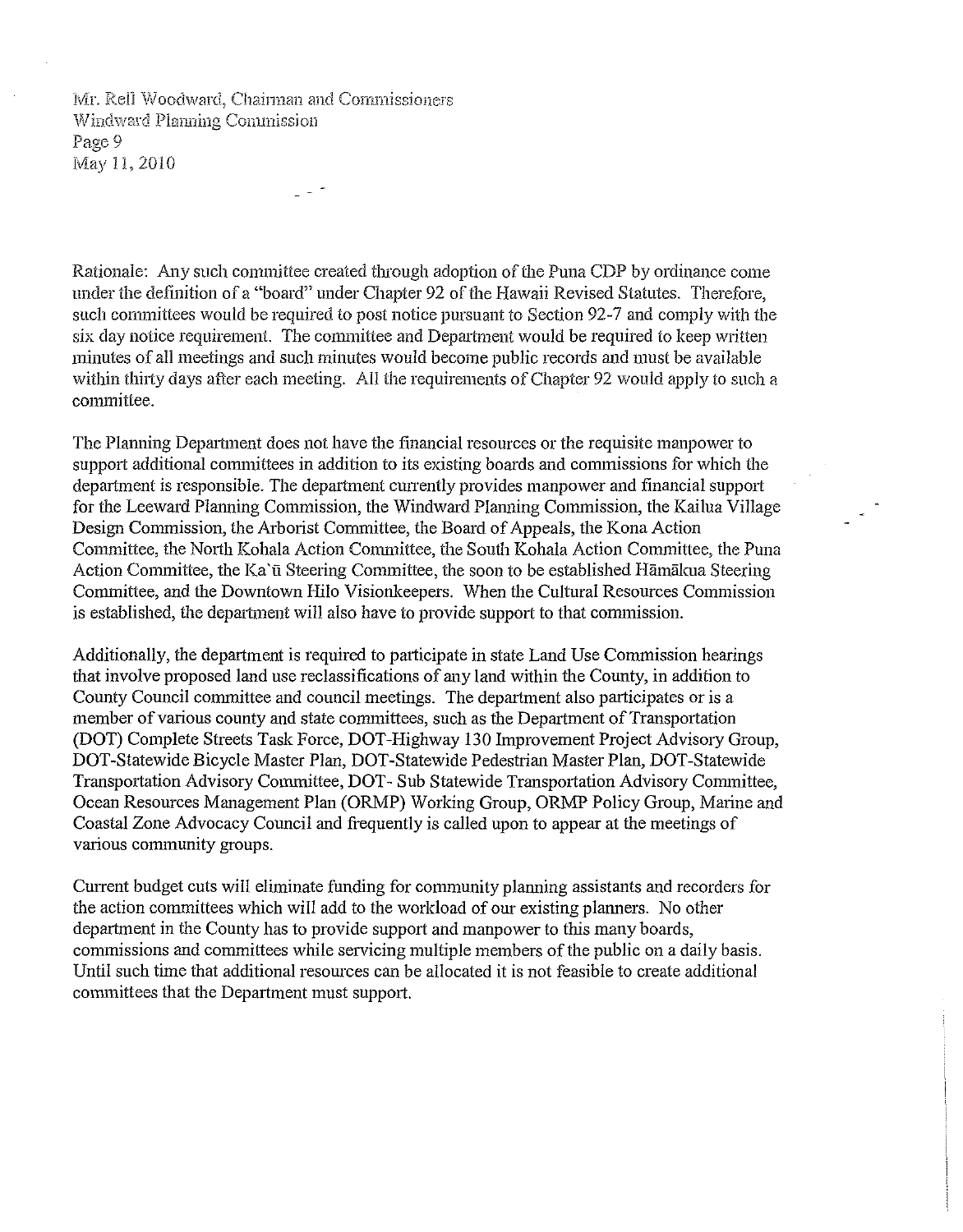Mr. Rell Woodward, Chairman and Commissioners Windward Planning Commission Page 10 May 11, 2010

Amendment proposed by Hawaiian Shores Community Association

The Planning Director supports the proposed amendment. However as it is a substantive amendment, the Director will draft and initiate a separate amendment for submission to the Planning Commission and Council.

Amendment proposed by Kalapana Seaview Estates Community Association

The Planning Director supports the proposed amendment. However, as it is a substantive amendment, the Director will draft and initiate a separate amendment for submission to the Planning Commission and Council.

#### Amendments proposed by Hawaiian Paradise Parks Homeowners Association

The Planning Director supports the recommendation of the Action Committee that the existing language be retained. Therefore, the Director will not initiate an interim amendment.

#### Amendments proposed by All Landowners of Hawaiian Acres (ALOHA)

The Planning Director supports the Action Committee's recommended amendments. As these are substantive amendments, the Director will draft and initiate a separate amendment for submission to the Planning Commission and the Council.

#### Amendment proposed by Foster Kern, LLC

The Planning Director supports the Action Committee's recommendation to reject the request. Therefore, the Director will not be initiating an interim amendment.

#### Amendment proposed by Toby Hazel to expand Hele-on Bus Service

The Planning Director agrees in concept with expansion of mass transit service. Therefore, the Director will draft a similar amendment for submission to the Planning Commission and the Council.